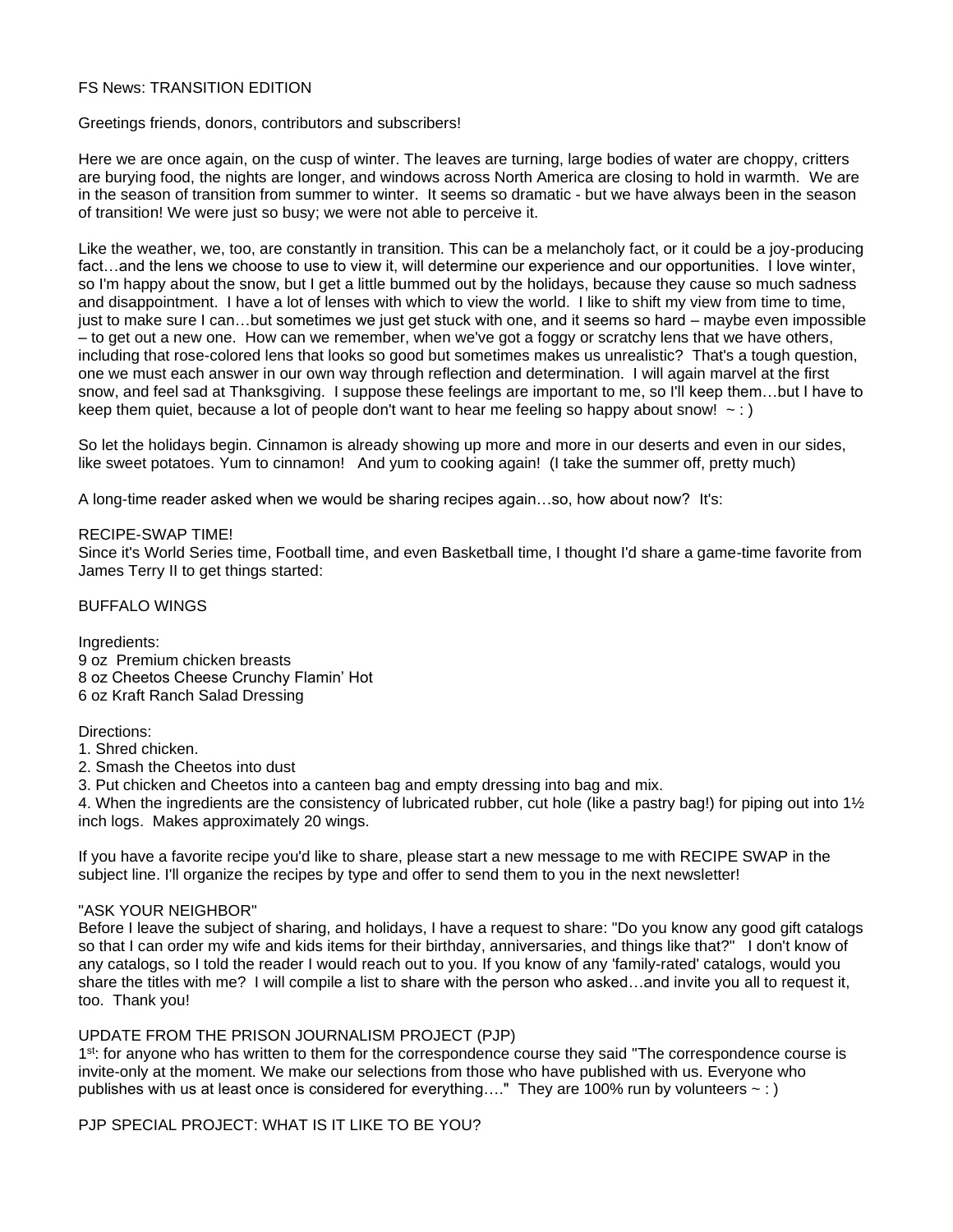One of the goals of Prison Journalism Project is to de-stigmatize the incarceration experience by introducing people who are untouched by incarceration to perspectives and stories from behind and around the walls. We want everyone to see you and connect with you as fellow humans. We invite you to take a piece of blank paper and ANONYMOUSLY answer the question: WHAT IS IT LIKE TO BE YOU?

DIRECTIONS to participate:

1. Take a blank sheet of paper

2. Answer the question "What is it like to be you?" You can write it like a journal entry, letter, poem, song, art however you want to express yourself.

3. At the bottom, write your state, age and connection to incarceration. If you'd like, you can mention how long you have been incarcerated.

4. (OPTIONAL) On the back, write your name, prison ID# and contact address, so we can add you to our mailing list. We will not publish this. We will use it to send you resources and updates about PJP.

5. If you can, please ask your cellie or your friends to participate. You can send their responses with yours. This project works best when we receive a lot of entries!

6. Mail your response to:

PJP Special Projects 3501 Southport Ave., #204 Chicago, IL 60657.

Please answer the question directly. Imagine you're sitting next to someone, and write as if you're talking to them. Don't try to persuade people about your point of view. Just share a little bit about what it is like to be you! If you'd like more information, start a new email to me with PJP in the subject line.

# HEINZ-KRAFT IS A FAIR CHANCE EMPLOYER!

Heinz – Kraft has contacted me to let you know about their job opportunities in 31 cities! I don't have all the details yet, but I'll be on a call with them late next week to find out more. They sent over two flyers so far: one for Kirksville, MO and the other for Muscatine, IA. The fliers say they have positions available for hourly, salaried, parttime and seasonal employees…and that they area offering paid time off, medical/dental/vision insurance, and 401K retirement. The pay rate starts at \$17 per hour and includes a \$1000 retention bonus! Holy cow! Feel free to share this information with your outside supporters! If you'd like to hear more about these offers, or the other locations, please start a new email to me with KRAFT or HEINZ in the Subject line and I'll send you the info after I talk with them next week.

# ENTREPRENEURIAL WORDS OF ENCOURAGEMENT

I attended a virtual entrepreneurs conference last week and I wrote down some encouraging advice from the panel: When faced with challenges sch as nay-sayers, or your own disbelief:

Distinguish limiting thoughts and beliefs that come from you…inside…vs those that come from outside of you. Consider where or when these beliefs formed, or who offered these beliefs to you if they are an authority of your potential. (Esp negative beliefs such as "most start-ups fail" or "you're not smart enough")

Then reflect on the limiting belief to consider if it's real, or just someone expressing their own fear.

PREPARE NOW To build your confidence and your critical observation skills.

Bolster yourself. Think honestly.

Decide on the realistic steps that you can take to move forward. (like 'breathe' or 'think of 5 possible solutions to each challenge')

Finally, belief is 90% of your success. Keep going!

ED-DENDUM – MORE IDEAS ABOUT WHAT SHOULD BE INCLUDED IN OUR EDUCATION:

I received a few more suggestions for the 'basic education' we should provide to our youth:

• Relationship development (w/self & immediate community (ex. Family) -> healthy friendships -> committed longterm relationship building -> child rearing relationships)

• Responsible Finance

• Identifying and understanding your gift(s) and exploring how to share it/ them with the world